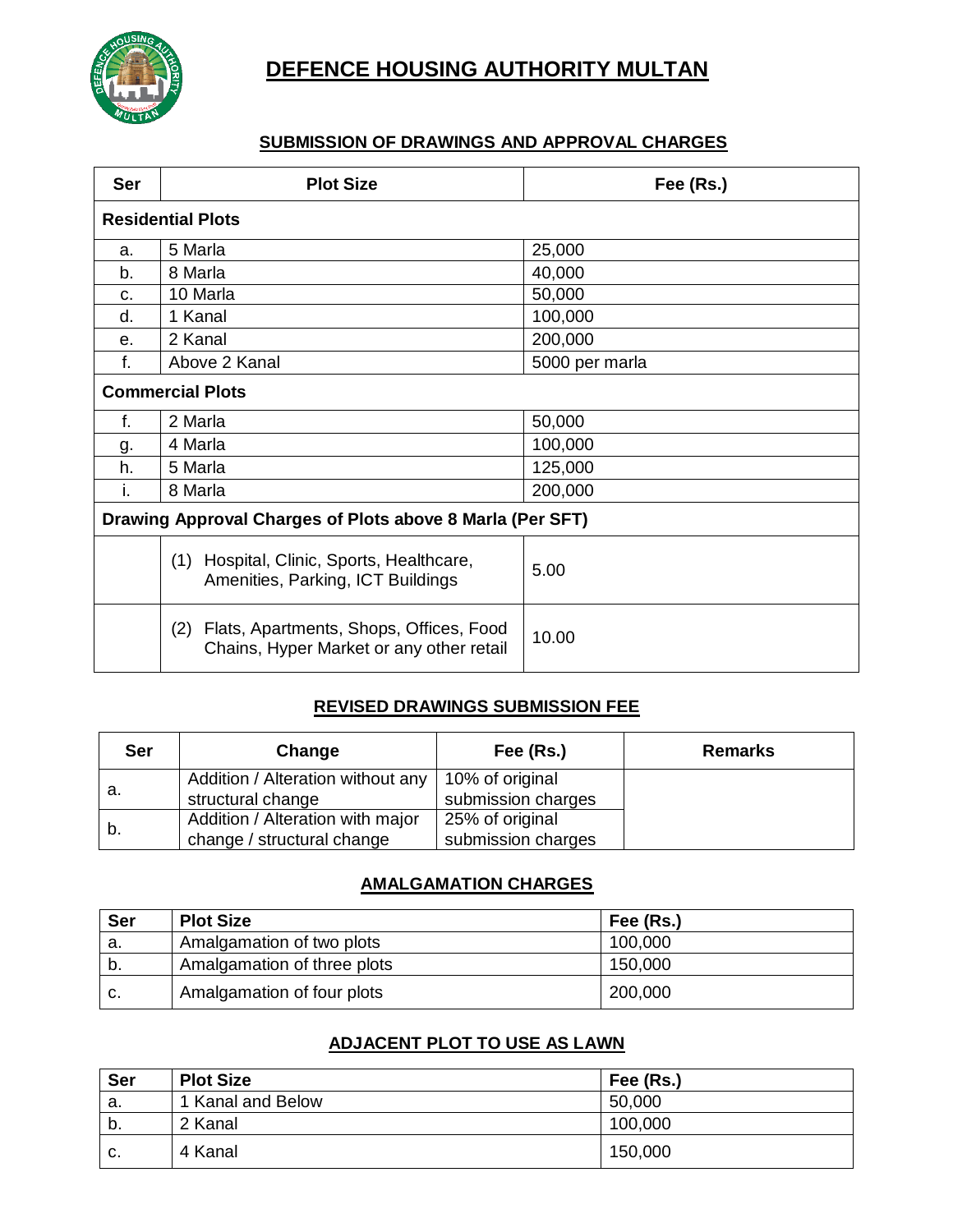

#### **POSSESSION, DEMARCATION AND SITE PLAN CHARGES**

| Ser | <b>Description</b>                | Fee (Rs.) |
|-----|-----------------------------------|-----------|
| а.  | <b>Residential</b>                |           |
|     | (a) 10 marla and below            | 5,000     |
|     | (b) 1 Kanal                       | 10,000    |
|     | (c) 2 Kanal                       | 20,000    |
|     | (d) 4 Kanal                       | 40,000    |
| b.  | <b>Commercial</b>                 |           |
|     | (a) 2 Marla                       | 5,000     |
|     | (b) 4/5 Marla                     | 10,000    |
|     | (c) 8/10 Marla                    | 20,000    |
|     | (d) 1 Kanal                       | 25,000    |
|     | (e) Up to 1 Acre                  | 50,000    |
|     | Above 1 Acre up to 3 Acres<br>(f) | 100,000   |
|     | (g) Above 3 Acres up to 5 Acres   | 150,000   |
|     | (h) Above 5 Acres                 | 200,000   |

#### **OTHER CHARGES**

| <b>Ser</b> | <b>Description</b>                           | Fee (Rs.) |
|------------|----------------------------------------------|-----------|
| а.         | Permanent Water / Sewerage Connection        | 10,000    |
| b.         | Site Inspections & Completion Certificate    | 25,000    |
| C.         | Provision of Additional Gate for Corner Plot | 50,000    |

#### **FINES ON VIOLATION OF BYELAWS**

### **Violation of Demarcation**

| <b>Ser</b> | <b>Plot Size</b>  | Category    | Fine (Rs.) |
|------------|-------------------|-------------|------------|
| a.         | 5 Marla           | Residential | 25,000     |
| b.         | 8 Marla           | 66          | 40,000     |
| C.         | 10 Marla          | $\epsilon$  | 50,000     |
| d.         | 1 Kanal           | $\epsilon$  | 100,000    |
| е.         | 2 Kanal and above | $\epsilon$  | 200,000    |
| Ť.         | 2 Marla           | Commercial  | 50,000     |
| g.         | 4 Marla           | 66          | 100,000    |
| h.         | 5 Marla           | $\epsilon$  | 125,000    |
| ι.         | 8 Marla and above | $\epsilon$  | 200,000    |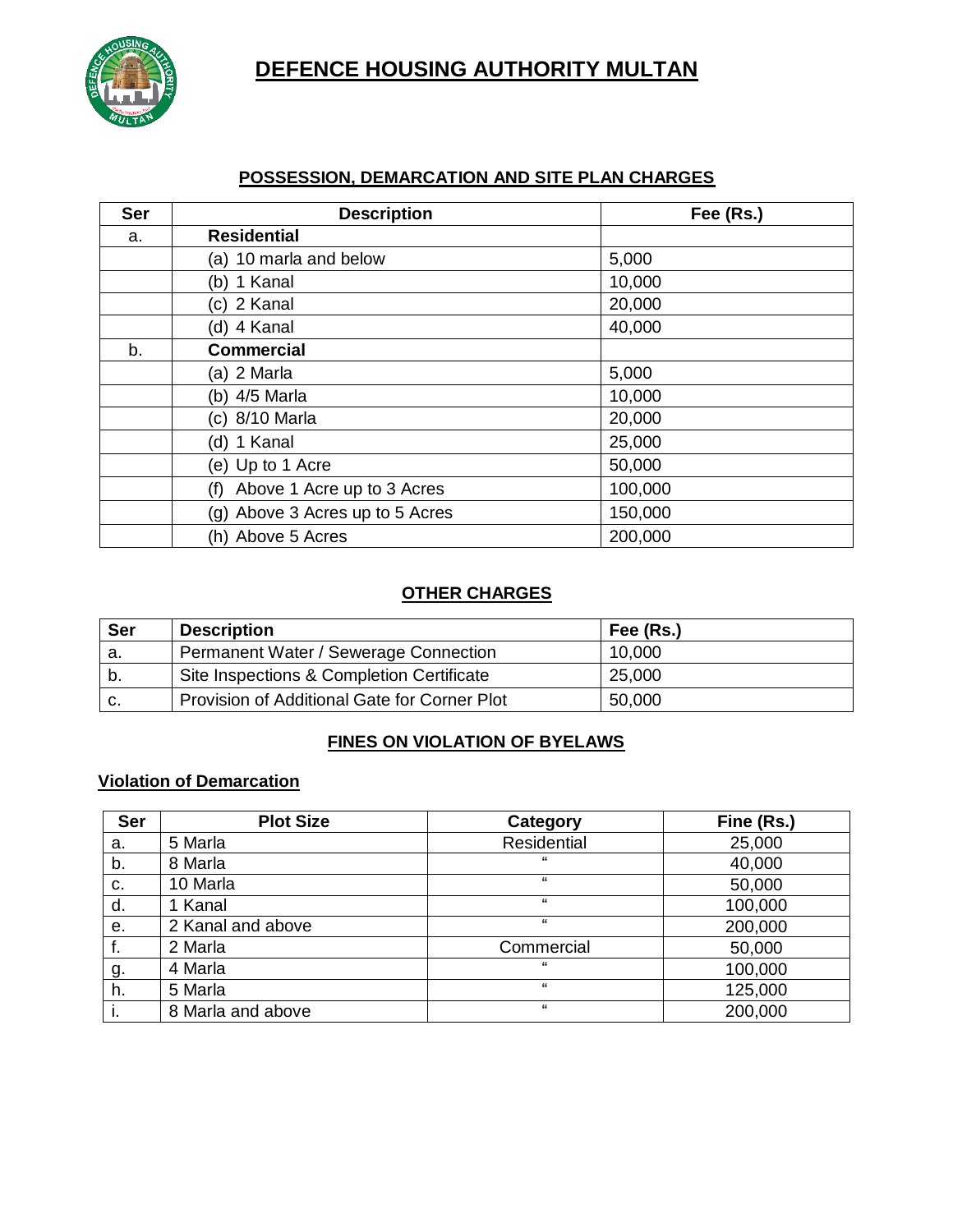

#### **Following fines will be imposed if construction not completed in 3 years**

| <b>Ser</b> | <b>Plot Size</b>  | <b>Category</b> | Fine per year (Rs.) |
|------------|-------------------|-----------------|---------------------|
| a.         | 5 Marla           | Residential     | 5,000               |
| b.         | 8 Marla           | "               | 8,000               |
| C.         | 10 Marla          | $\mathbf{G}$    | 10,000              |
| d.         | 1 Kanal           | $\mathbf{G}$    | 15,000              |
| е.         | 2 Kanal and above | $\epsilon$      | 25,000              |
| f.         | 2 Marla           | Commercial      | 10,000              |
| g.         | 4 Marla           | $\mathbf{G}$    | 15,000              |
| h.         | 5 Marla           | $\mathbf{G}$    | 20,000              |
| ъ.         | 8 Marla and above | $\mathbf{G}$    | 25,000              |

#### **NON-CONSTRUCTION PENALTY**

Following fines will be imposed if the person do not start the construction within 3 years from the date of announcement of possession:

| Ser                      | <b>Plot Size</b>            | Fee (Rs.)                                                 |  |
|--------------------------|-----------------------------|-----------------------------------------------------------|--|
| <b>Residential Plots</b> |                             |                                                           |  |
| a.                       | Up to 10 Marla              | 30,000 per year                                           |  |
| b.                       | 1 Kanal                     | 50,000 per year                                           |  |
| c.                       | 2 Kanal and above           | 80,000 per year                                           |  |
| <b>Commercial Plots</b>  |                             |                                                           |  |
| d.                       | 2 Marla                     | 30,000 per year                                           |  |
| е.                       | $4/5$ Marla                 | 50,000 per year                                           |  |
| f.                       | 8 Marla                     | 80,000 per year                                           |  |
| g.                       | Above 8 Marla up to 1 Kanal | 100,000 per year                                          |  |
| h.                       | Above 1 Kanal               | 100,000 + (30,000 x additional no. of<br>kanals) per year |  |